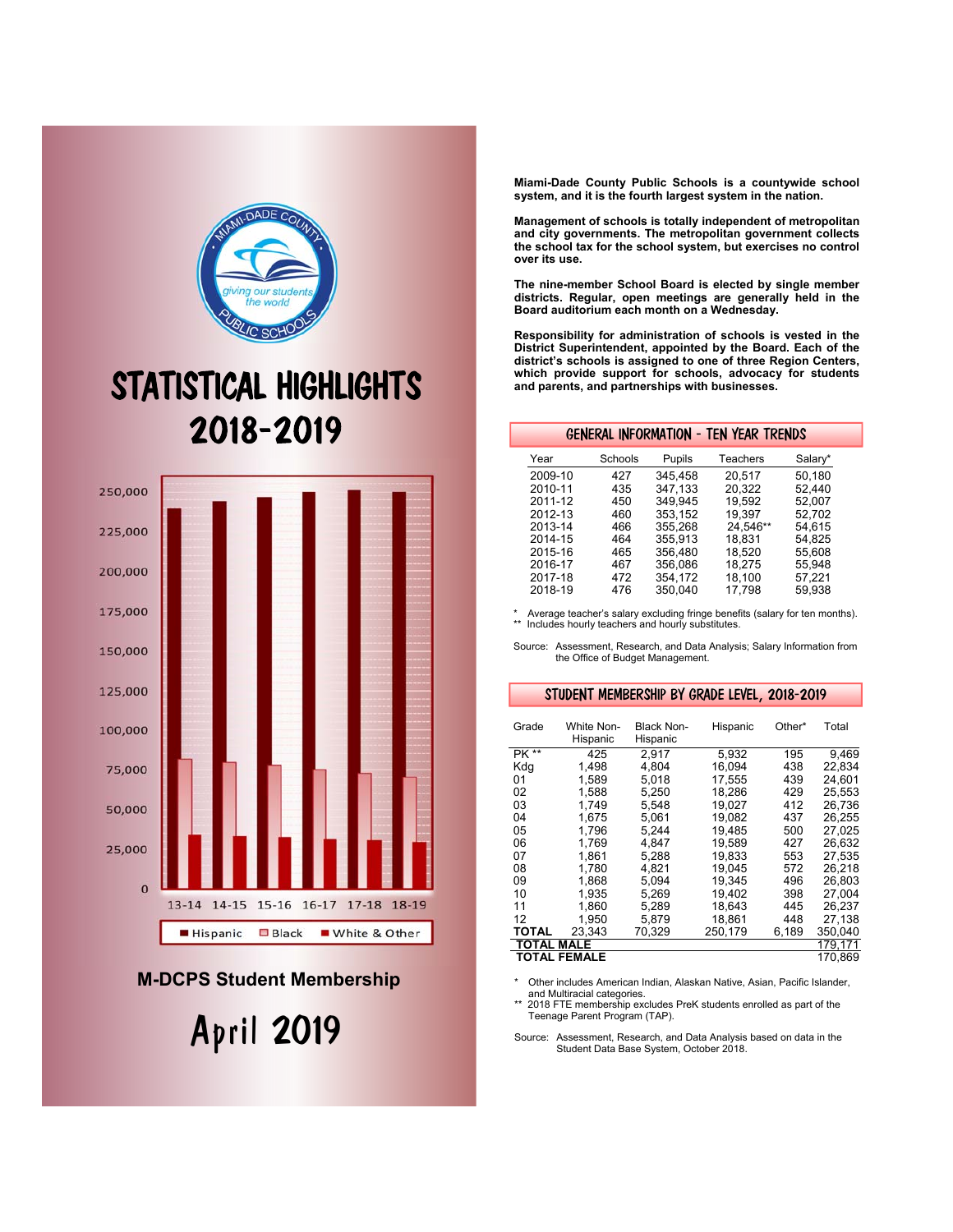#### ETHNIC COMPOSITION OF STUDENTS\* BY BOARD MEMBER DISTRICT OCTOBER 2018

| District**     | White Non-<br>Hispanic | Black Non-<br>Hispanic | Hispanic | Other*** | Total   |
|----------------|------------------------|------------------------|----------|----------|---------|
| ı              | 340                    | 19.848                 | 5,696    | 323      | 26.207  |
| Ш              | 1.216                  | 21.191                 | 14.187   | 425      | 37.019  |
| Ш              | 7.144                  | 6,885                  | 16.261   | 924      | 31.214  |
| IV             | 952                    | 3.299                  | 43.625   | 393      | 48.269  |
| V              | 1.076                  | 824                    | 29.690   | 475      | 32.065  |
| VI             | 3.814                  | 2.030                  | 36.187   | 559      | 42.590  |
| VII            | 2.184                  | 3.023                  | 28.808   | 962      | 34.977  |
| VIII           | 1.257                  | 374                    | 36.336   | 526      | 38.493  |
| IX             | 5.360                  | 12.855                 | 39.389   | 1.602    | 59.206  |
| <b>TOTAL</b>   | 23.343                 | 70.329                 | 250.179  | 6.189    | 350.040 |
| <b>PERCENT</b> | 67                     | 20.1                   | 71.5     | 1.8      |         |

\* 2018 FTE membership excludes PreK students enrolled as part of the

 Teenage Parent Program (TAP). \*\* Includes vocational/technical education centers, charter schools, alternative/specialized centers, Miami-Dade Online Academy, and Educational Alternative Outreach Program centers.

\*\*\* Other includes American Indian, Alaskan Native, Asian, Pacific Islander, and Multiracial categories.

Source: Assessment, Research, and Data Analysis.

### PRE-K TO 12 SCHOOL CENTERS\* BY BOARD MEMBER DISTRICT 2018-2019

|                 |       | K-8    |        | Senior |         | Alt./Spec. |       |
|-----------------|-------|--------|--------|--------|---------|------------|-------|
| <b>District</b> | Elem. | Center | Middle | High   | Comb.** | Ed.***     | Total |
|                 | 28    | 5      | 9      | 3      |         |            | 50    |
|                 | 36    | 9      |        | 10     | 5       | 5          | 72    |
| Ш               | 13    |        |        |        |         |            | 33    |
| IV              | 18    | 5      | 10     | 12     |         |            | 51    |
|                 | 17    | 6      | 9      |        | າ       | າ          | 43    |
|                 | 20    | 12     | 12     |        | っ       | ◠          | 57    |
| VII             | 22    |        | 6      | 6      |         |            | 42    |
| VIII            | 26    |        |        | հ      |         |            | 48    |
| IX              | 31    |        |        | 14     |         | 5          | 80    |
|                 | 211   | 75     | 75     | 74     | 19      | 22         | 476   |

| PRE-K TO 12 SCHOOL CENTERS*<br>BY CHARTER SCHOOL STATUS<br>2018-2019 |  |
|----------------------------------------------------------------------|--|
|                                                                      |  |

|                 |    | K-8          |        | Senior |         | Alt./Spec. |       |
|-----------------|----|--------------|--------|--------|---------|------------|-------|
|                 |    | Elem. Center | Middle | Hiah   | Comb.** | $Ed.***$   | Total |
| Charter         | 44 | 22           | 27     | 20     |         | 10         | 134   |
| Traditional 167 |    | 53           | 48     | 54     |         | 12         | 342   |

\* Does not include the Educational Alternative Outreach Program centers, TAP, Migrant PK School, and Instructional Center Systemwide.

Includes schools with combined grades other than those listed.

\*\*\* Includes ESE centers.

Source: Assessment, Research, and Data Analysis.

#### ENROLLMENT IN BILINGUAL PROGRAMS, 2018-2019

| Program                                               | Enrollment |
|-------------------------------------------------------|------------|
| World Language - Spanish (K-12)                       | 164.018    |
| Haitian Creole for Haitian Creole Speakers (K-5)      | 1.740      |
| World Language Other than Spanish (6-12) <sup>a</sup> | 18.747     |
| Dual Language Program (K-5) <sup>b</sup>              | 27.884     |
| English for Speakers of Other Languages (K-12)        | 63.826     |

a<br>Includes American Sign Language.

**b** Languages included are Spanish, French, German, Italian, Chinese and Portuguese.

Source: Bilingual Education and World Languages.

#### SUMMARY OF TOP TEN LANGUAGES (OTHER THAN ENGLISH) USED AS PRIMARY LANGUAGE BY STUDENTS, 2018-2019

| Language              | # Students Using<br>as Home Language | Language   | # Students Using<br>as Home Language |
|-----------------------|--------------------------------------|------------|--------------------------------------|
| Spanish               | 181.839                              |            | Zhongwen(Chinese) 678                |
| <b>Haitian Creole</b> | 11.906                               | Arabic     | 472                                  |
| Portuguese            | 2.296                                | Italian    | 471                                  |
| French                | 1.372                                | Creole     | 386                                  |
| Russian               | 1.117                                | Vietnamese | 337                                  |

Source: Assessment, Research, and Data Analysis.

#### HIGH SCHOOL AND ADULT-VOCATIONAL ENROLLMENT, 2018-2019

|       | <b>High School</b> | Adult-Voc.* |
|-------|--------------------|-------------|
| TOTAL | 107.182            | 4.497       |

\* First term enrollment.

Source: High School: Assessment, Research, and Data Analysis. Adult-Vocational: Adult Ed. Data Systems.

| <b>GRADUATES</b>    |        |        |                                         |        |        |  |  |
|---------------------|--------|--------|-----------------------------------------|--------|--------|--|--|
|                     |        |        | 2017-18 2016-17 2015-16 2014-15 2013-14 |        |        |  |  |
| High School*        | 23.792 | 21.867 | 21.427                                  | 20.744 | 20.238 |  |  |
| <b>Adult School</b> | 370    | 306    | 407                                     | 392    | 477    |  |  |

\*Excludes Certificates of Completion.

 Source: High School: Student Data Base System, December 2018. Adult School: Adult Ed. Data Systems, October 2018.

| SUMMER SCHOOL MEMBERSHIP<br>FIVE YEAR TRENDS* |                                           |                                           |                                           |                                 |                                           |                                                |
|-----------------------------------------------|-------------------------------------------|-------------------------------------------|-------------------------------------------|---------------------------------|-------------------------------------------|------------------------------------------------|
| Year                                          | Elementary                                | K-8                                       | Middle                                    | Senior                          | <b>Specialized</b><br><b>Centers</b>      | Total                                          |
| 2014<br>2015<br>2016<br>2017<br>2018          | 4.050<br>2.759<br>3.343<br>4.126<br>3.578 | 2.254<br>1.701<br>2.202<br>1.849<br>2.477 | 2.955<br>3.149<br>2.629<br>2,651<br>1.872 | 876<br>1.033<br>950<br>40<br>41 | 1.674<br>1.553<br>2.702<br>3.151<br>4.502 | 11.809<br>10.195<br>11.826<br>11,817<br>12.470 |

\* Peak membership summer count. Source: Federal & State Compliance Office.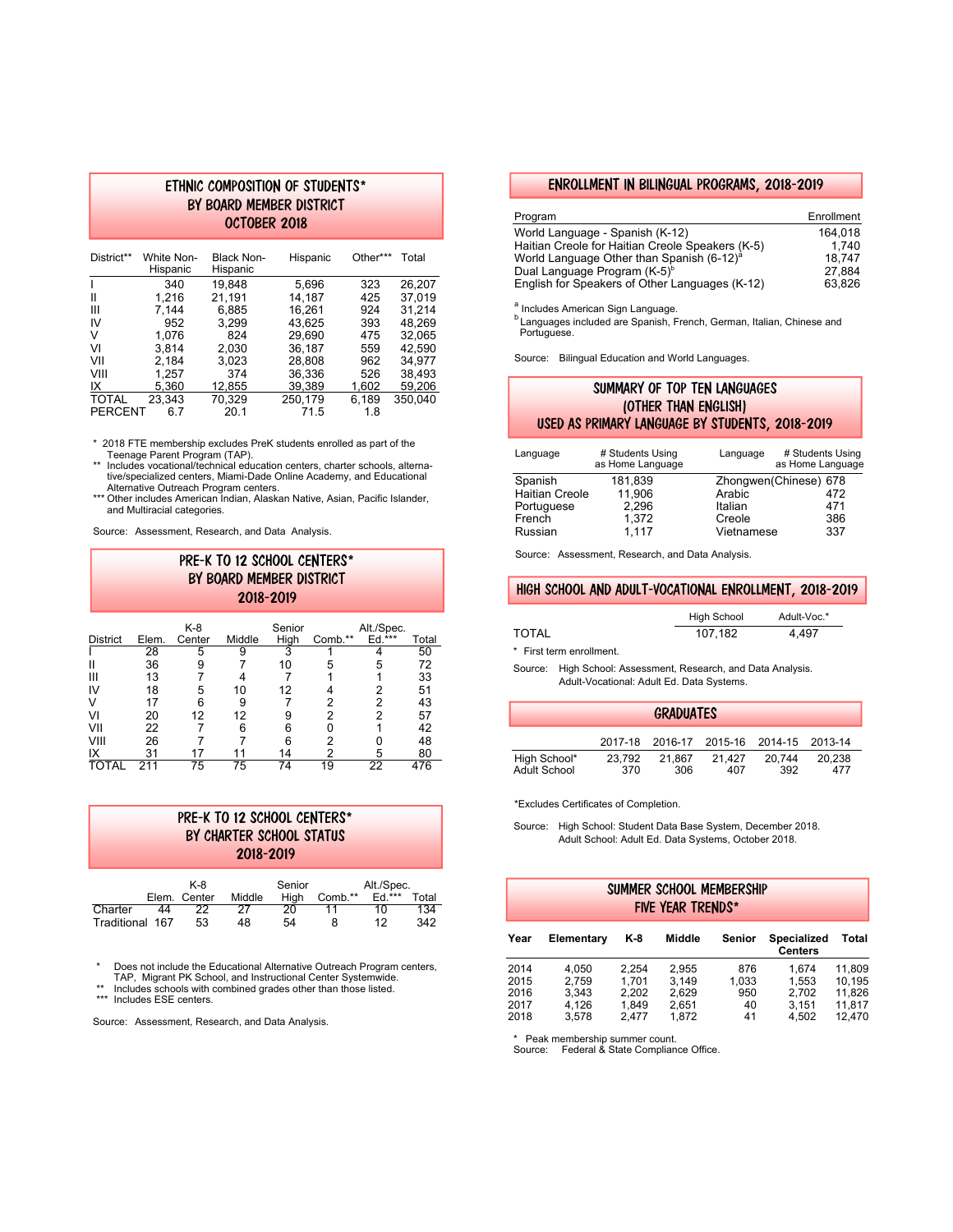#### EXCEPTIONAL STUDENT EDUCATION: NUMBER OF STUDENTS ENROLLED IN COURSES AND TOTAL NUMBER OF STUDENTS WITH AN ESE PRIMARY EXCEPTIONALITY, 2018-2019

| Program                          | Students Enrolled<br>in ESE Courses or<br><b>Consultative Services</b> | Students with an<br><b>ESE Primary</b><br>Exceptionality |
|----------------------------------|------------------------------------------------------------------------|----------------------------------------------------------|
| Autism Spectrum Disorder         | 4,459                                                                  | 5,839                                                    |
| Deaf/Hard of Hearing             | 370                                                                    | 467                                                      |
| Developmentally Delayed          | 2.017                                                                  | 2.666                                                    |
| Dual Sensory Impaired            | 9                                                                      | 10                                                       |
| Emotional/Behavioral Disability  | 1,529                                                                  | 2,040                                                    |
| <b>Established Conditions</b>    | 75                                                                     | 77                                                       |
| Gifted                           | 40,416                                                                 | 43,990                                                   |
| Hospital/Homebound               | 334                                                                    | 334                                                      |
| <b>Intellectual Disabilities</b> | 2.289                                                                  | 2,352                                                    |
| Language Impaired                | 1,282                                                                  | 1,713                                                    |
| Orthopedically Impaired          | 146                                                                    | 231                                                      |
| Other Health Impaired            | 2,038                                                                  | 5.026                                                    |
| Specific Learning Disability     | 6,293                                                                  | 14,757                                                   |
| Speech Impaired                  | 1.468                                                                  | 1,982                                                    |
| Traumatic Brain Injured          | 20                                                                     | 36                                                       |
| <b>Visually Impaired</b>         | 96                                                                     | 134                                                      |
| TOTAL                            | 62,841                                                                 | 81,654                                                   |

Source: Assessment, Research, and Data Analysis.

#### ENROLLMENT IN MAGNET PROGRAMS, 2018-2019

| Level                      | Enrollment      |
|----------------------------|-----------------|
| Elementary                 | 6,203           |
| K-8 Centers<br>Middle      | 5,072<br>16,450 |
| Senior High                | 37,905          |
| <b>Combination Schools</b> | 6,564           |
| TOTAL                      | 72,194          |

Source: School Choice and Parental Options.

#### ENROLLMENT IN ADVANCED ACADEMIC PROGRAMS

|                                     | Enrollment         |        |  |
|-------------------------------------|--------------------|--------|--|
|                                     | 2017-18<br>2018-19 |        |  |
| <b>Advanced Placement Program</b>   | 31.092             | 30.063 |  |
| International Baccalaureate Program | 1.442              | 1.468  |  |
| Cambridge AICE Program              | 5.069              | 4.729  |  |
| Dual Enrollment Program             | $8.185*$           | 7.436* |  |

\*Fall Term Only

Source: Division of Advanced Academic Programs.

#### FREE/REDUCED PRICE LUNCH 2018-2019

|                             | Elementary | K-8 | Combined<br>Middle Grades* Senior Average | District |
|-----------------------------|------------|-----|-------------------------------------------|----------|
| Eligible<br><b>Students</b> | 74.3%      |     | 61.5% 74.4% 51.7% 67.5%                   | 69.0%    |

\* Includes schools with combined grades other than those listed. Source: Assessment, Research, and Data Analysis.

#### DISTRICT 1

- 1. Miami Carol City
- 2. Miami Norland<br>3. North Miami
- 3. North Miami
- C1. North Gardens
- C2. North Park

#### DISTRICT 2

- 4. Design & Architecture
- 5. I-Prep Academy
- 6. iTech @ Thomas Edison
- 7. Law Enforcement Off.Mem.
- Miami Central
- 9. Miami Edison<br>10. Miami Jacksor
- 10. Miami Jackson<br>11. Miami Northwe
- 
- 11. Miami Northwestern<br>12. School/Adv. Studies 12. School/Adv. Studies North<br>13. William Turner Tech
- William Turner Tech
- 14. Booker T. Washington
- 15. Young Men's Prep
- C3. Doctor's Charter
- C4. Miami Arts<br>C5. Stellar Lea
- Stellar Leadership Academy

#### DISTRICT 3

- 16. Dr. Michael Krop
- 17. Miami Beach
- 18. A & T Mourning/Biscayne Bay
- 19. New World School/Arts
- 20. North Miami Beach<br>21. School/Adv. Studies
- 21. School/Adv. Studies Wolfson<br>22. MAST @ FILLBRC
- 22. MAST @ FIU BBC<br>C6 CG Bethel High
- C.G. Bethel High

#### DISTRICT 4

- 23. American<br>24. Barbara G
- 24. Barbara Goleman<br>25. Hialeah
- 25. Hialeah<br>26. Hialeah
- 26. Hialeah Gardens<br>27. Hialeah-Miami La
- 27. Hialeah-Miami Lakes<br>28. Miami Lakes Ed
- 28. Miami Lakes Ed
- 29. Westland Hialeah<br>30. Jose Marti MAST
- Jose Marti MAST 6-12 Acad.
- C7. City of Hialeah<br>C8. Mater Academ
- Mater Academy
- C9. Mater Academy Lakes<br>C10. Mater Perf. Arts & Ent.
- C10. Mater Perf. Arts & Ent.<br>C11. Youth Co-Op Prep High
- Youth Co-Op Prep High C12. LBA Const. Bus. Mgt.

#### DISTRICT 5

- 31. Miami Springs
- 32. R.W. Reagan/Doral
- 33. School/Adv. Studies West
- C13. Doral Academy
- C14. Doral Perf. Arts & Ent.
- C15. Green Springs High
- C16. iMater Prep Acad. High



SCHOOL DIST R SENIOR HIGH

S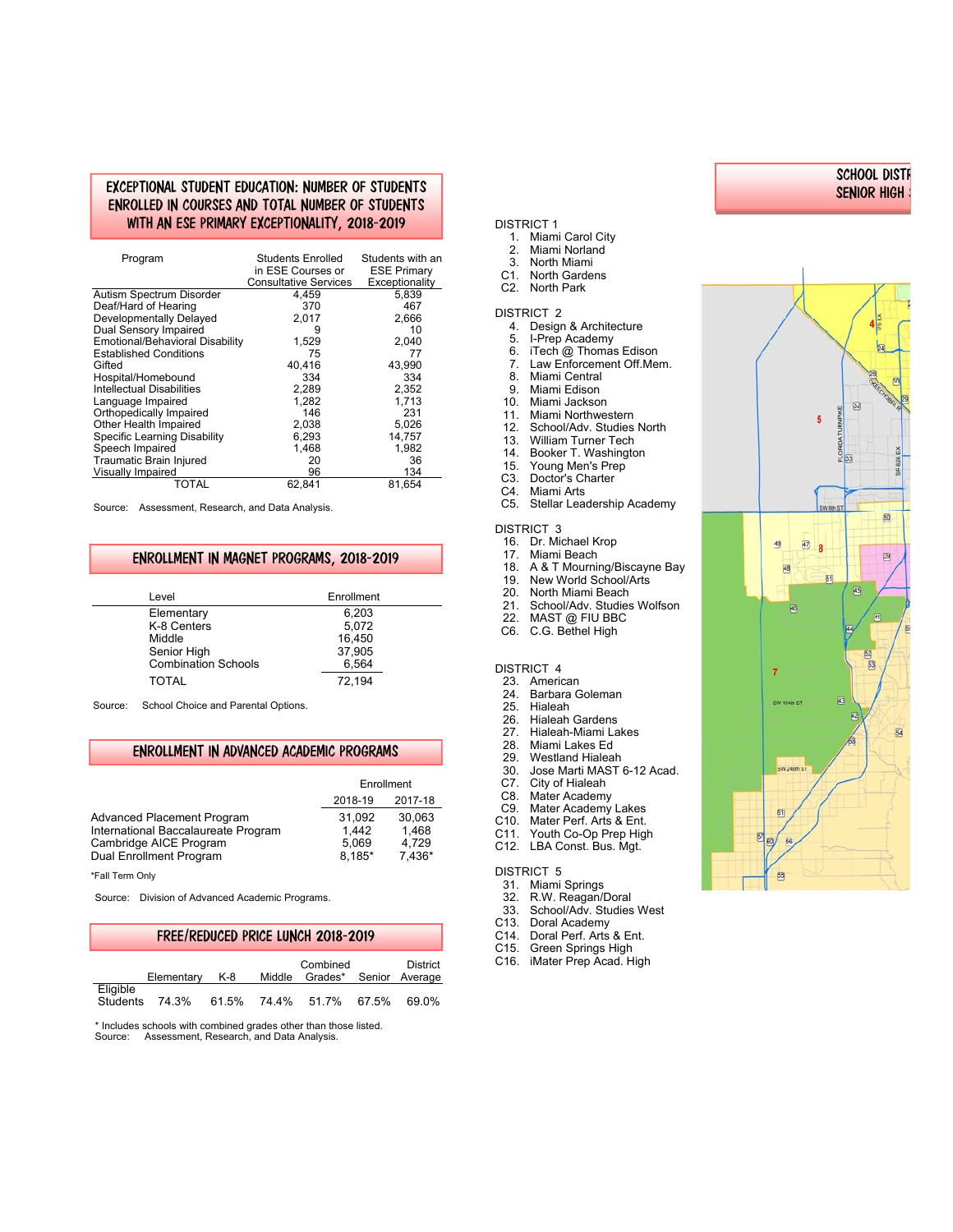#### DISTRICT MAP HIGH SCHOOLS



- DISTRICT 6<br>34 Coral
- 34. Coral Gables<br>35. International 35. International Studies Prep
- 36. MAST Academy
- 37. Miami Senior
- 38. South Miami
- 39. Southwest Miami
- 40. Young Women's Prep<br>C17. International Studies
- C17. International Studies<br>C18. Mater Academy East
- C18. Mater Academy East<br>C19 Sports Leadership Ac
- C19. Sports Leadership Acad.<br>C20. Chart. HS of the America Chart. HS of the Americas

- DISTRICT 7<br>41. Miami
- 41. Miami Killian<br>42. Miami Southr 42. Miami Southridge<br>43. Robert Morgan Ed
- 
- 43. Robert Morgan Ed.<br>44. School/Adv. Studies
- 44. School/Adv. Studies South<br>45. Terra Env. Research Inst. 45. Terra Env. Research Inst.
- Felix Varela

#### DISTRICT 8

- 47. G. Holmes Braddock<br>48. John A. Ferguson
- 48. John A. Ferguson
- 49. Miami Arts Studio
- 50. Miami Coral Park
- 51. Miami Sunset<br>C21. Archimedean
- C21. Archimedean Upper Cons.<br>C22. Pinecrest Prep. Academy Pinecrest Prep. Academy

#### DISTRICT 9

- 52. Biotech@ Richmond Heights
- 53. Coral Reef<br>54 Cutler Bay
- 54. Cutler Bay
- 55. Homestead<br>56. Internationa
- 56. International Edu. Acad.<br>57. MAST @ Homestead 57. MAST @ Homestead<br>58. Mays
- 
- 58. Mays
- 59. Miami Palmetto<br>60. School/Adv. Stu School/Adv. Studies Homestead
- 
- 61. South Dade<br>C23. Chambers H
- C23. Chambers High<br>C24. Kevs Gate
- C<sub>24</sub>. Keys Gate<br>C<sub>25</sub>. Miami Com
- C25. Miami Community<br>C26. Somerset Academ
- C26. Somerset Academy<br>C27. Somerset Acad. S.H C27. Somerset Acad. S.Homestead<br>C28. Everglades Prep. Acad.
- C28. Everglades Prep. Acad.<br>C29. Palm Glades Prep.
- Palm Glades Prep.







#### 2016-2017 and 2017-2018 Florida Standards Assessments Mathematics Percent Scoring at Levels 3-5



2016-2017 and 2017-2018 End of Course Assessments Percent Scoring at Levels 3-5



Source: Assessment, Research, and Data Analysis.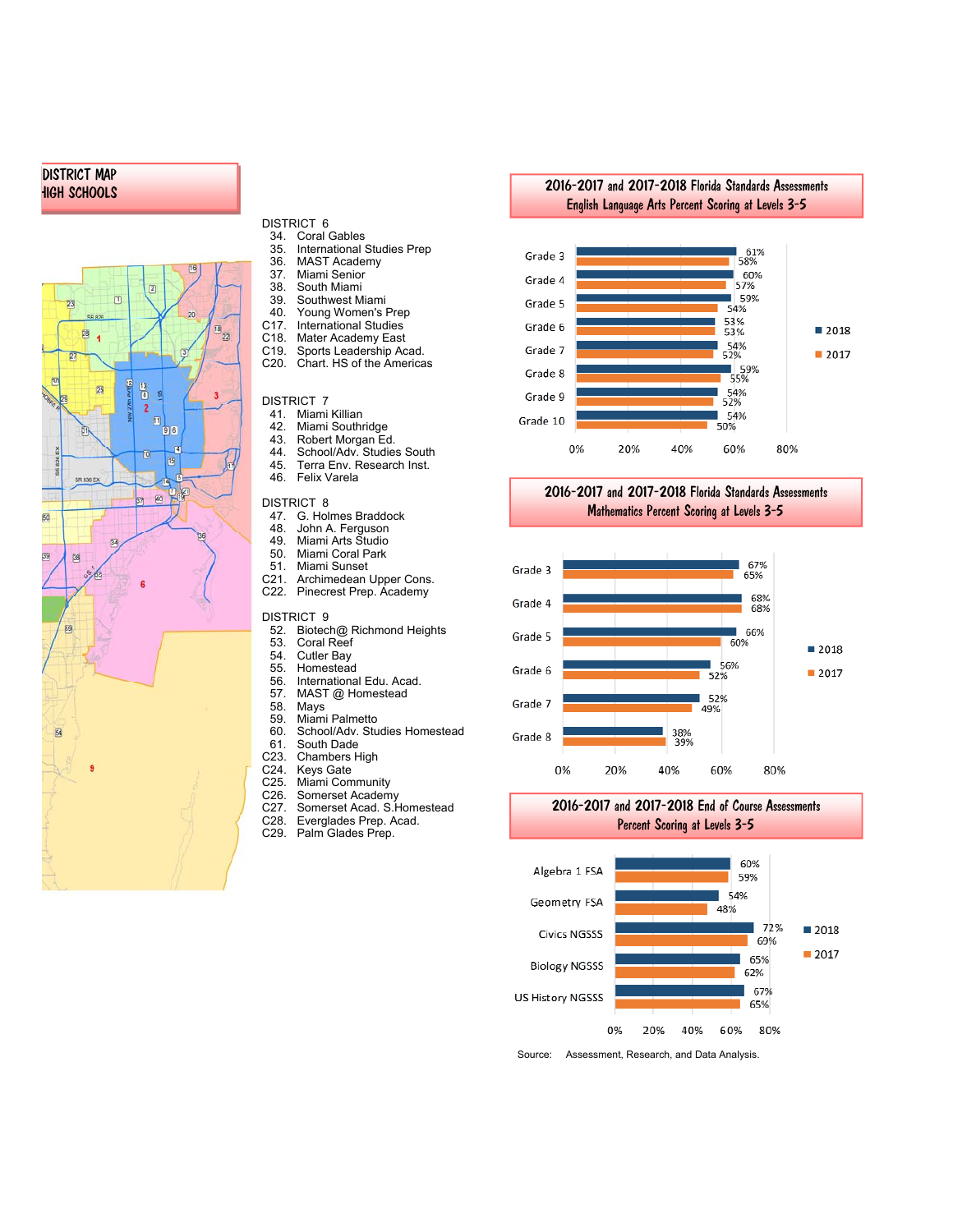#### TOTAL PERSONNEL, 2018-2019 (as of October 2018)

| Classification<br>Administrative Staff:<br>Officials, Administrators, Managers: Instructional*<br>Officials, Administrators, Managers: Non-Instructional*<br>Consultants, Supervisors of Instruction<br>Principals<br><b>Assistant Principals**</b> | 88<br>148<br>26<br>359<br>596 |
|-----------------------------------------------------------------------------------------------------------------------------------------------------------------------------------------------------------------------------------------------------|-------------------------------|
| Instructional Staff                                                                                                                                                                                                                                 |                               |
| Teachers: Elementary                                                                                                                                                                                                                                | 7,624                         |
| Secondary                                                                                                                                                                                                                                           | 5,304                         |
| Exceptional Student Ed.                                                                                                                                                                                                                             | 3,877                         |
| Other Teachers                                                                                                                                                                                                                                      | 993                           |
| (Total Teachers: 17,798)                                                                                                                                                                                                                            |                               |
| Guidance                                                                                                                                                                                                                                            | 706                           |
| <b>School Social Workers</b>                                                                                                                                                                                                                        | 164                           |
| School Psychologists                                                                                                                                                                                                                                | 203                           |
| Librarians & Audiovisual Staff                                                                                                                                                                                                                      | 124                           |
| Other Professional Staff: Instructional***                                                                                                                                                                                                          | 535                           |
| Support Staff:                                                                                                                                                                                                                                      |                               |
| Other Professional and Technical Staff****                                                                                                                                                                                                          | 779                           |
| Paraprofessionals (Teacher Aides)                                                                                                                                                                                                                   | 2,684                         |
| Technicians                                                                                                                                                                                                                                         | 264                           |
| Clerical & Secretarial Staff                                                                                                                                                                                                                        | 2,282                         |
| <b>Service Workers</b>                                                                                                                                                                                                                              | 5,568                         |
| <b>Skilled Crafts</b>                                                                                                                                                                                                                               | 648                           |
| Laborers, Unskilled                                                                                                                                                                                                                                 | 124                           |
| <b>Total Full-time Staff</b>                                                                                                                                                                                                                        | 33,096                        |
| <b>Total Part-time Staff</b>                                                                                                                                                                                                                        | 4.734                         |
| TOTAL Full-time & Part-time Staff                                                                                                                                                                                                                   | 37,830                        |

\* Includes superintendent, deputy/associate/assistant superintendents,

directors, and supervisors. \*\* Includes Adult and Community Education assistant principals.

\*\*\* Example: student activities/athletic directors, placement specialists, teacher trainers, teachers on special assignment, etc.

\*\*\*\* Example: evaluators, programmers, contracted construction coordina-tors, lab technicians, safety inspectors, etc.

Source: Public Schools Staff Survey (EEO-5), October 2018.

### ETHNIC CLASSIFICATION OF FULL-TIME STAFF (as of October 2018)

| Job Category                 | White Non-<br>Hispanic | Black Non-<br>Hispanic | Hispanic | Other* | Total  |
|------------------------------|------------------------|------------------------|----------|--------|--------|
| Administrative               | 195                    | 369                    | 640      | 13     | 1.217  |
|                              | 16.0%                  | 30.3%                  | 52.6%    | 1.1%   | 3.7%   |
| Instructional                | 3.709                  | 4.950                  | 10.485   | 386    | 19.530 |
|                              | 19.0%                  | 25.3%                  | 53.7%    | 2.0%   | 59.0%  |
| Other Staff                  | 858                    | 5.060                  | 6.331    | 100    | 12.349 |
|                              | 6.9%                   | 41.0%                  | 51.3%    | 0.8%   | 37.3%  |
| <b>Total Full-time Staff</b> | 4.762                  | 10.379                 | 17,456   | 499    | 33,096 |
|                              | 14.4%                  | 31.4%                  | 52.7%    | 1.5%   | 100%   |

\* Other includes American Indian, Alaskan Native, Asian, Pacific Islander, and Multiracial categories.

Source: Public Schools Staff Survey (EEO-5), October 2018.

| ANNUAL BUDGET, ALL FUNDS, 2018-2019                                   |           |                    |                 |  |  |
|-----------------------------------------------------------------------|-----------|--------------------|-----------------|--|--|
| (in millions of dollars)                                              |           |                    |                 |  |  |
| <b>REVENUE</b>                                                        |           | \$                 | %               |  |  |
| Federal                                                               | \$        | 493.7              | 11.41           |  |  |
| State                                                                 |           | 1,267.5            | 29.30           |  |  |
| Local                                                                 |           | 2,565.0            | 59.29           |  |  |
| <b>Total Revenue</b>                                                  | \$        | 4,326.2            | 100.0%          |  |  |
| <b>Other Financing Sources</b><br>Transfer from Other Funds           |           | 433.1              |                 |  |  |
| Misc. Other Financing Sources                                         |           | 255.3              |                 |  |  |
| Total Other Financing Sources                                         |           | 688.4              |                 |  |  |
| <b>Beginning Fund Balance/Net Position</b>                            |           | <u>1,057.3</u>     |                 |  |  |
| <b>Total Revenues and Balances</b>                                    | \$        | 6,071.9            |                 |  |  |
| <b>Less: Internal Service Fund</b><br><b>Interfund Transfers</b>      | \$        | (459.4)<br>(433.1) |                 |  |  |
| Total Adopted Budget                                                  |           | 5,179.4            |                 |  |  |
| APPROPRIATIONS                                                        |           |                    |                 |  |  |
| General Fund                                                          |           |                    |                 |  |  |
| <b>Instructional Services</b><br><b>Instructional Support</b>         | \$        | 2,207.8<br>204.7   | 69.60%<br>6.45  |  |  |
| Board of Education                                                    |           | 7.9                | 0.25            |  |  |
| General Administration<br><b>School Administration</b>                |           | 6.9<br>184.0       | 0.22<br>5.80    |  |  |
| <b>Fiscal Services</b>                                                |           | 12.0               | 0.38            |  |  |
| <b>Central Services</b><br><b>Transportation Services</b>             |           | 57.2               | 1.80<br>2.17    |  |  |
| <b>Operation of Plant</b>                                             |           | 68.8<br>284.3      | 8.96            |  |  |
| Maintenance of Plant                                                  |           | 103.7              | 3.27            |  |  |
| <b>Community Services</b><br><b>Debt Service</b>                      |           | 29.2<br>5.8        | 0.92<br>0.18    |  |  |
| <b>Total General Fund</b>                                             | \$        | 3,172.3            | 100.00%         |  |  |
| <b>Special Revenue Funds</b>                                          |           |                    |                 |  |  |
| <b>Food Service</b><br><b>Contracted Programs</b>                     |           | \$175.3<br>311.6   | 35.99%<br>63.97 |  |  |
| Miscellaneous                                                         |           | 0.2                | 0.04            |  |  |
| <b>Total Special Revenue Funds</b>                                    | \$        | 487.1              | 100.00%         |  |  |
| Debt Service Fund<br>Redemption of Principal                          | \$        | 141.2              | 48.67%          |  |  |
| Interest, Dues and Fees                                               |           | 148.9              | 51.33           |  |  |
| <b>Total Debt Service Fund</b>                                        | \$        | 290.1              | 100.00%         |  |  |
| Capital Project Funds<br>Land Building & Equipment                    | \$        | 940.0              | 99.97%          |  |  |
| Dues and Fees                                                         | \$        | 0.3                | 0.03            |  |  |
| <b>Total Capital Project Funds</b>                                    | \$        | 940.3              | 100.00%         |  |  |
| <b>Internal Service Fund</b>                                          | \$        | 361.2              | 100.00%         |  |  |
| <b>Pension Trust Fund</b>                                             | \$        | 4.3                | 100.00%         |  |  |
| <b>Total Appropriations</b>                                           | \$        | 5,255.3            |                 |  |  |
| <b>Other Financing Uses</b><br>Transfer To Other Funds                | \$        | 433.1              |                 |  |  |
| Misc. Other Financing Sources<br><b>Total Other Financing Sources</b> | \$        | .<br>433.1         |                 |  |  |
| Ending Fund Balance/Net Position                                      |           |                    |                 |  |  |
| General Fund                                                          | \$        | 124.9              |                 |  |  |
| Special Revenue Funds<br>Debt Service Fund                            |           | 33.2<br>118.8      |                 |  |  |
| Capital Projects Fund                                                 |           | 4.5                |                 |  |  |
| Internal Service Fund<br>Pension Trust Fund                           |           | 78.3<br>23.8       |                 |  |  |
| <b>Total Ending Fund Balance/Net Position</b>                         | \$        | 383.5              |                 |  |  |
| <b>Total Appropriations &amp; Balances</b>                            | <u>\$</u> | 6,071.9            |                 |  |  |
| Less: Internal Service Fund                                           | \$        | (459.4)            |                 |  |  |
| <b>Interfund Transfers</b>                                            |           | (433.1)            |                 |  |  |
| <b>Total Adopted Budget</b>                                           |           | 5,179.4            |                 |  |  |

Source: Office of Budget Management, District Summary Budget/Adopted Budget for Pension Trust Fund.